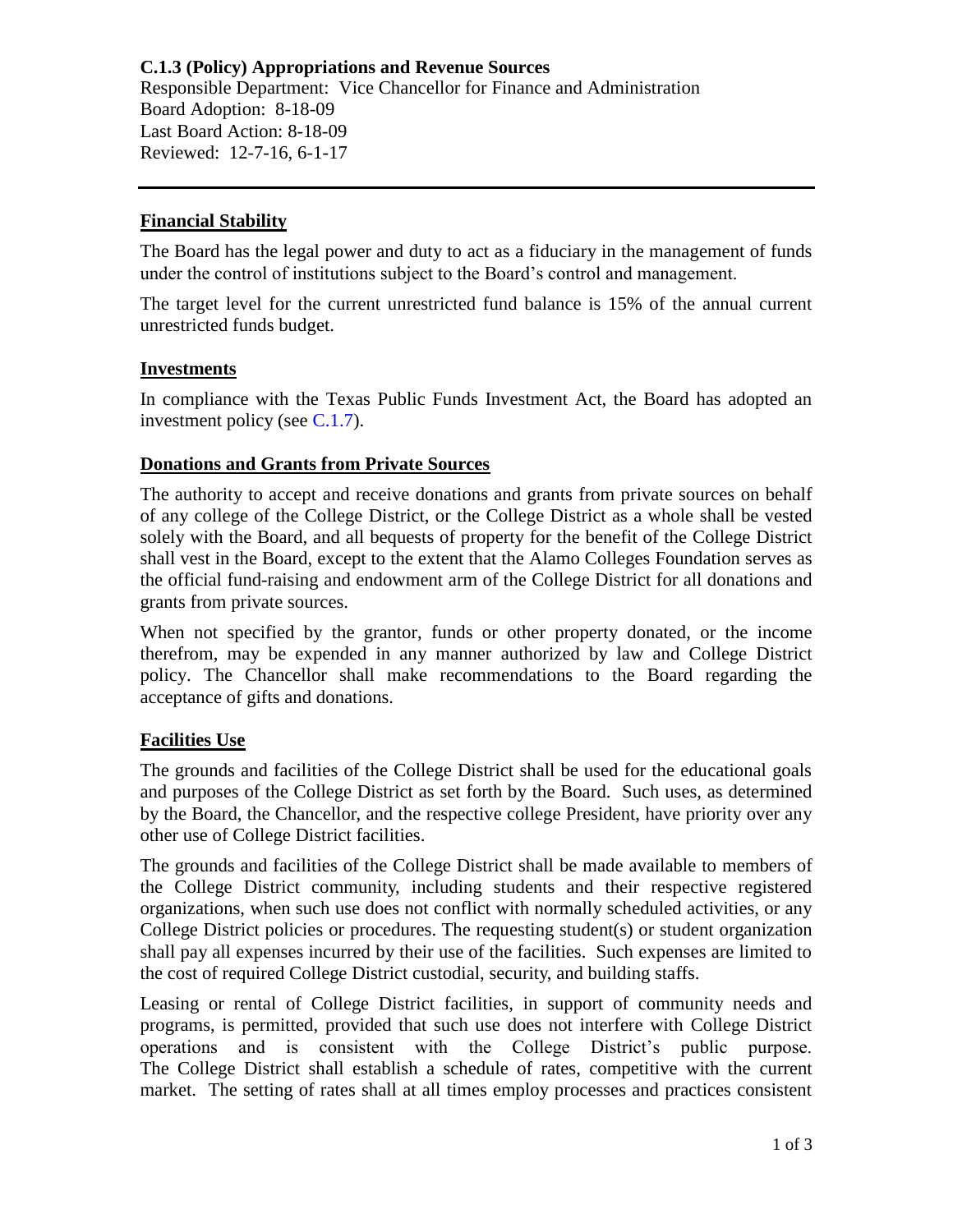with those in the realty market to ensure that the College District receives fair and accurate market value for use of its property and services.

## **Sale of College District Real Estate**

All sales of College District real estate are subject to prior Board approval.

#### **Depository of Funds**

The depository officially designated by the Board shall be the sole depository for College District funds. All deposits shall be in accordance with the depository agreement, the College District investment policy, and state law.

#### **Ad Valorem Taxes**

To provide funds, the Board shall be authorized to levy and pledge annual ad valorem taxes sufficient to pay the principal of and interest on bonds for construction and equipment, for the maintenance of the College District.

For information on tax abatements and tax increment financing see [C.1.10.](https://www.alamo.edu/siteassets/district/about-us/leadership/board-of-trustees/policies-pdfs/section-c/c.1.10-policy.pdf)

Exhibit [C.1.3.Ex-A](https://www.alamo.edu/siteassets/district/about-us/leadership/board-of-trustees/policies-pdfs/section-c/c.1.3.ex.a-exhibit.pdf) Resolution to Continue to Tax Freeport Goods Exhibit [C.1.3.Ex-B](https://www.alamo.edu/siteassets/district/about-us/leadership/board-of-trustees/policies-pdfs/section-c/c.1.3.ex.b-exhibit.pdf) Resolution to Tax Tangible Personal Property in Transit Procedure [C.1.3.1](https://www.alamo.edu/siteassets/district/about-us/leadership/board-of-trustees/policies-pdfs/section-c/c.1.3.1-procedure.pdf) Donations and Grants from Private Sources Procedure [C.1.3.2](https://www.alamo.edu/siteassets/district/about-us/leadership/board-of-trustees/policies-pdfs/section-c/c.1.3.2-procedure.pdf) Sale of Surplus College District Real Estate Procedure [C.1.3.3](https://www.alamo.edu/siteassets/district/about-us/leadership/board-of-trustees/policies-pdfs/section-c/c.1.3.3-procedure.pdf) Facilities Use Procedure [C.1.3.4](https://www.alamo.edu/siteassets/district/about-us/leadership/board-of-trustees/policies-pdfs/section-c/c.1.3.4-procedure.pdf) Depository of Funds

*Legal Reference - TACC Policy Reference Manual* CAAA(LEGAL) State and Federal Revenue Sources: State CAAB(LEGAL) State and Federal Revenue Sources: Federal CAD(LEGAL) Appropriations and Revenue Sources: Bond Issues